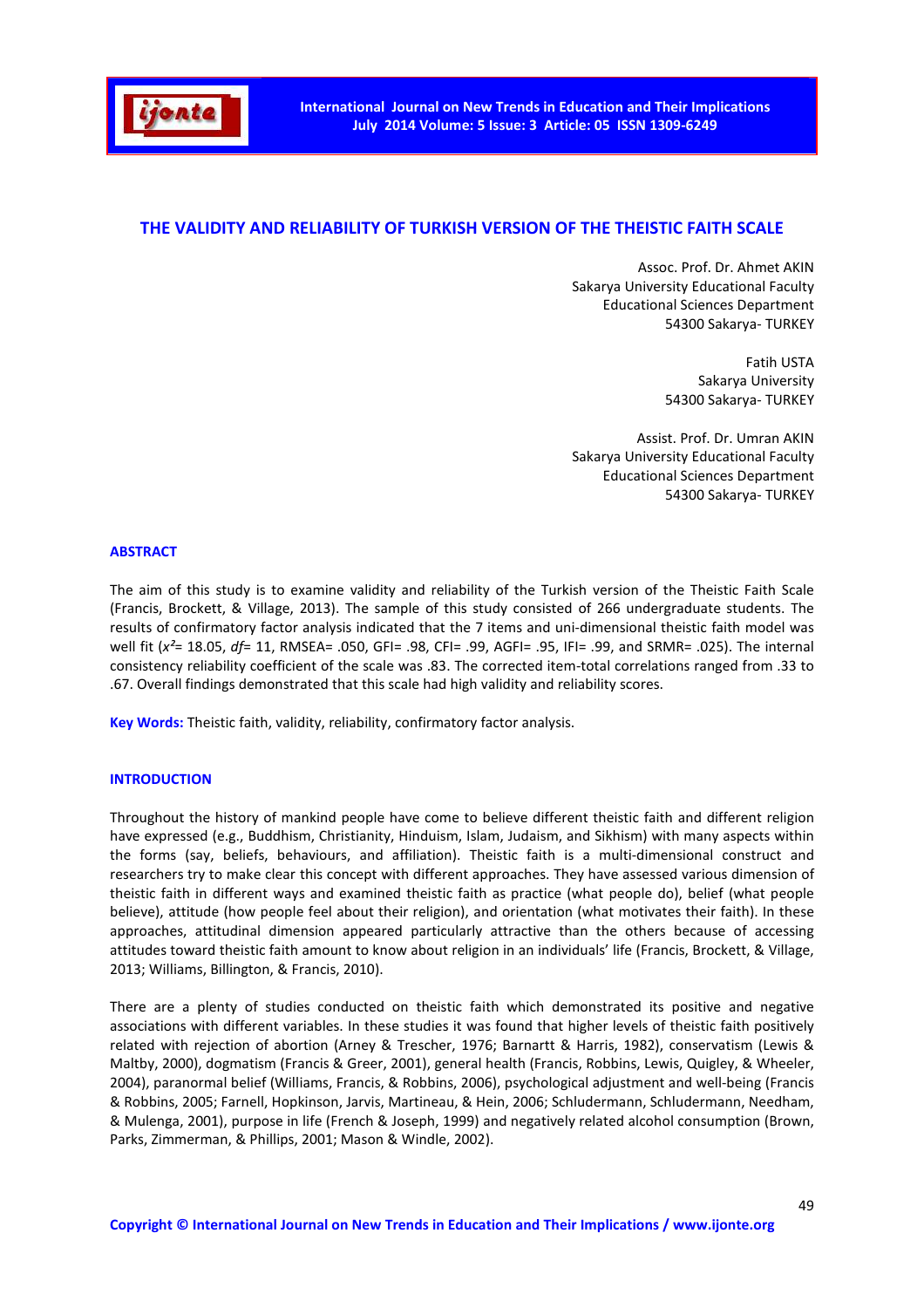

Briefly, since theistic faith influences deeply individuals' social, psychological, and physical life, it is very important to measure this construct. Therefore the purpose of this study is to adapt into Turkish and to examine the validity and reliability of the Theistic Faith Scale (Francis et al., 2013).

# **METHOD**

# **Participant**

Participants were 266 undergraduate students (143 (54 %) were female, 123 (46%) were male) who were enrolled in Sakarya University, in Turkey.

#### **Measures**

*Theistic Faith Scale.* The Theistic Faith Scale (Francis, Brockett, & Village, 2013) is a self-report questionnaire with 7 items rated on a 5-point scale. High scores indicate higher levels of Theistic Faith. The Cronbach alpha internal consistency reliability coefficient of the scale was .96.

#### **Translation and adaptation process**

Primarily the scale was translated into Turkish by two academicians who know English well. After that the Turkish form was back-translated into English and examined the consistency between the Turkish and English forms. Than Turkish form has been reviewed by four academicians from educational sciences department. Finally they discussed the Turkish form and along with some corrections this scale was prepared for validity and reliability analyses

#### **Procedure**

Permission for participation of students was obtained from related chief departments and students voluntarily participated in research. Completion of the scales was anonymous and there was a guarantee of confidentiality. The scales were administered to the students in groups in the classrooms. Prior to administration of scales, all participants were told about purposes of the study. In this study confirmatory factor analysis (CFA) was executed to confirm the original scale's structure in Turkish culture and Cronbach' Alpha reliability coefficient was calculated to examine the reliability. Data were analyzed using LISREL 8.54 and SPSS 15 package programs.

### **RESULTS**

#### **Construct Validity**

Confirmatory factor analysis demonstrated that the uni-dimensional Theistic Faith model was well fit (*x²*= 18.05, *df*= 11, RMSEA= .050, GFI= .98, CFI= .99, AGFI= .95, IFI= .99, and SRMR= .025). Factor loads of items belonging Turkish version of Theistic Faith Scale are presented in Figure 1.



Figure 1: Factor Loadings for the Turkish version of the Theistic Faith Scale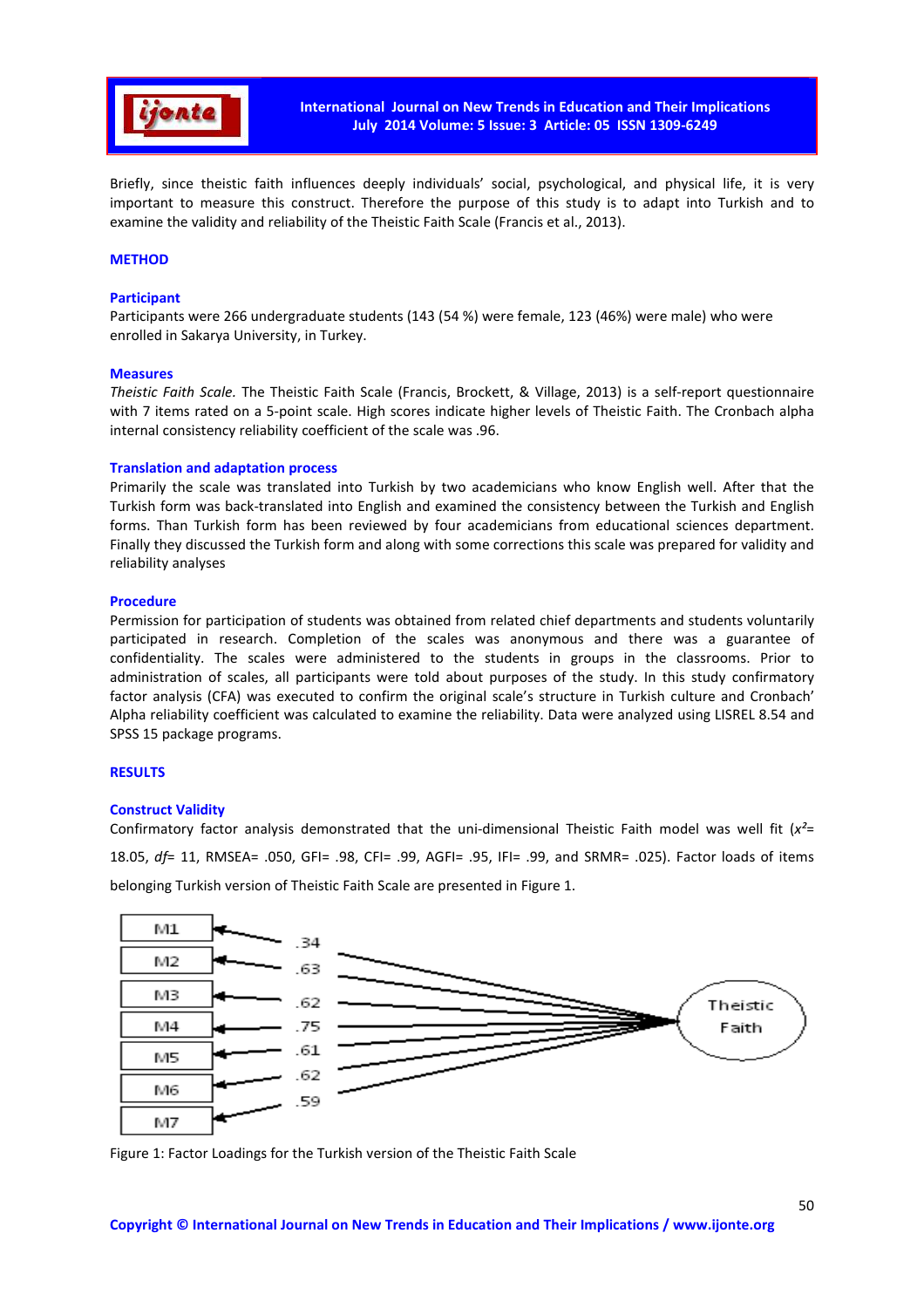

# **Item Analysis and Reliability**

The Cronbach alpha internal consistency reliability coefficients of the Turkish form were .83 for overall scale. The corrected item-total correlations ranged from .33 to .67.

### **DISCUSSION**

The purpose of this study was to translate Theistic Faith Scale into Turkish and to examine its psychometric properties. Overall findings demonstrated that this scale had acceptable validity and reliability scores. Further studies that will examine the convergent validity of the Theistic Faith Scale are important for its measurement force. Also the temporal stability of the Theistic Faith Scale may be calculated using test re-test method.

**IJONTE's Note:** This article was presented at 5<sup>th</sup> International Conference on New Trends in Education and Their Implications - ICONTE, 24-26 April, 2014, Antalya-Turkey and was selected for publication for Volume 5 Number 3 of IJONTE 2014 by IJONTE Scientific Committee.

# **BIODATA AND CONTACT ADDRESSES OF AUTHORS**



Ahmet AKIN is an associate professor and head of department the Psychological Counseling Graduate Program at the University of Sakarya, Turkey.

Dr. Ahmet Akin completed first degree in 2004, master degree in 2006, and doctoral degree in 2009 in the field of Psychological Counseling and Guidance. He received the title of "associate professorship" in Psychological Counseling and Guidance in 2011. His specialist areas are psychological tests, self psychology and learning psychology.

Assoc. Prof. Dr. Ahmet AKIN Sakarya University Educational Faculty Educational Sciences Department 54300 Sakarya- TURKEY E. Mail: aakin@sakarya.edu.tr



Fatih USTA is a doctorant of the Psychological Counseling Graduate Program at the University of Sakarya, Turkey. His specialist area is hope.

Fatih USTA Sakarya University 54300 Sakarya- TURKEY E. Mail: fatihhusta@gmail.com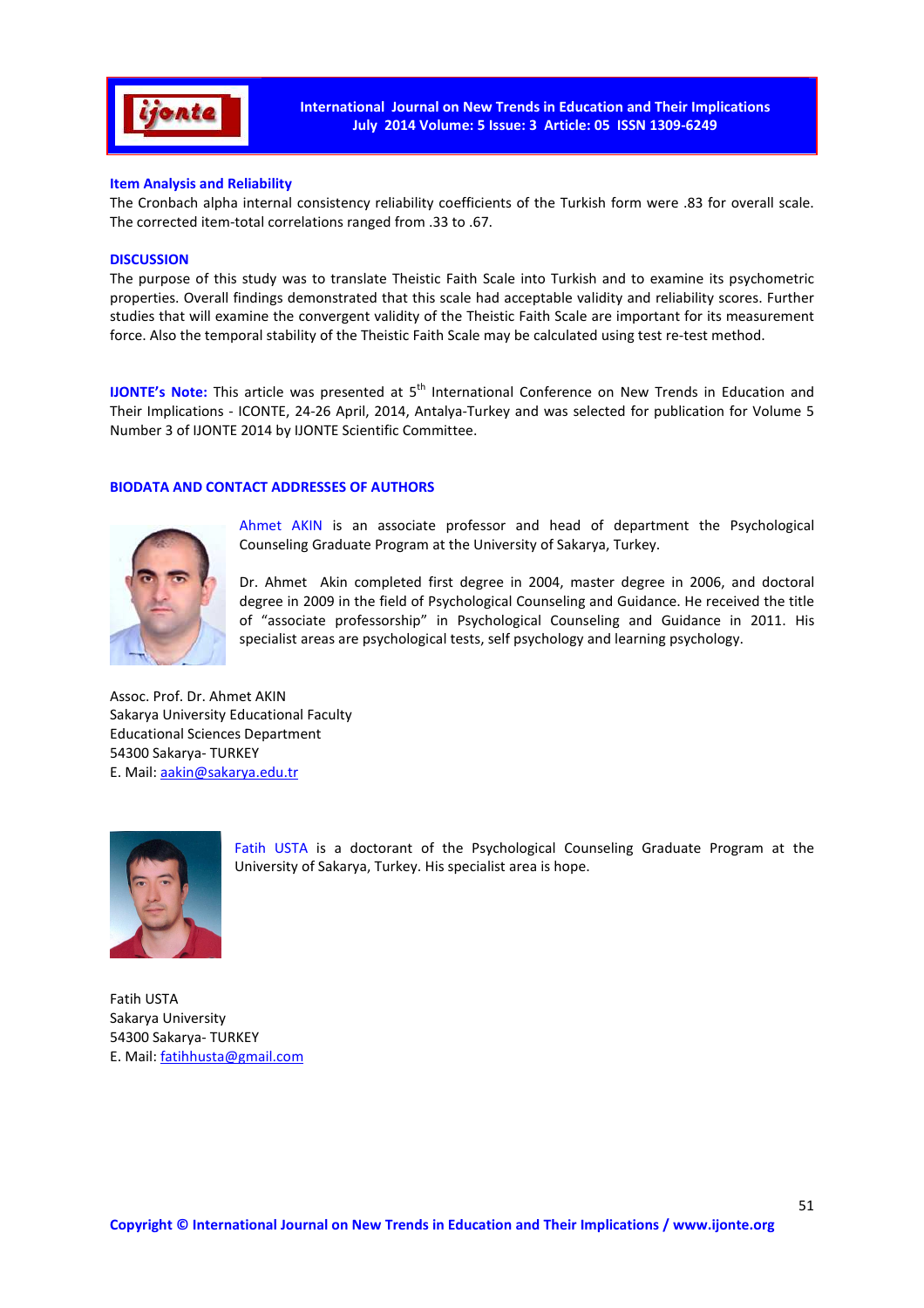

**International Journal on New Trends in Education and Their Implications July 2014 Volume: 5 Issue: 3 Article: 05 ISSN 1309-6249** 



 Umran AKIN is an assistant professor of the Psychological Counseling Graduate Program at the University of Sakarya, Turkey.

Dr. Umran Akin completed first degree in 2004, master degree in 2007, and doctoral degree in 2013 in the field of Psychological Counseling and Guidance. He received the title of "assistant professorship" in Psychological Counseling and Guidance in 2013. His specialist areas are self-handicapping and self-compassion.

Assist. Prof. Dr. Umran AKIN Sakarya University Educational Faculty Educational Sciences Department 54300 Sakarya- TURKEY E. Mail: uakin@sakarya.edu.tr

# **REFERENCES**

Arney, W. R., & Trescher, W. H. (1976). Trends in attitudes toward abortion. *Family Planning Perspectives, 8*, 117-24.

Barnartt, S. N., & Harris, R. J. (1982). Recent changes in predictors of abortion. attitudes. *Sociology and Social Research, 66*, 320-334.

Brown, T. L., Parks, G. S., Zimmerman, R. S., & Phillips, C. M. (2001). The role of religion in predicting adolescent alcohol use and problem drinking*. Journal of Studies on Alcohol, 62*, 696-705.

Farnell, R., Hopkinson, J., Jarvis, D., Martineau, J., & Hein, J. R. (2005). *Faith in rural communities: Contributions of social capital to community vibrancy*. Stoneleigh Park: ACORA Publishing.

Francis, L. J., Brockett, A., & Village, A. (2013). Measuring attitude toward theistic faith: assessing the Astley-Francis Scale among Christian, Muslim and secular youth in England. *Research in Education,* 89, 70-81.

Francis, L. J., & Greer, J. E. (2001). Shaping adolescents' attitudes toward science and religion in Northern Ireland: The role of scientism, creationism and denominational schools. *Research in Science and Technological Education, 19*, 39-53.

Francis, L. J., & Robbins, M. (2005). *Urban hope and spiritual health: The adolescent voice*. Peterborough: Epworth.

Francis, L. J., Robbins, M., Lewis, C. A., Quigley, C. F., & Wheeler, C. (2004). Religiosity and general health among undergraduate students: A Response to O'Connor, Cobb and O'Connor. *Personality and Individual Differences, 37*, 485-94.

French, S., & Joseph, S. (1999). Religiosity and its association with happiness, purpose in life, and selfactualisation. *Mental Health, Religion and Culture, 2*, 117-20.

Lewis, C. A., & Maltby, J. (2000). Conservatism and attitude toward Christianity. *Personality and Individual Differences, 29*, 793-8.

Mason, W. A., & Windle, M. (2002). A longitudinal study of the effects of religiosity on adolescent alcohol use and alcohol-related problems*. Journal of Adolescent Research, 17*, 346-363.